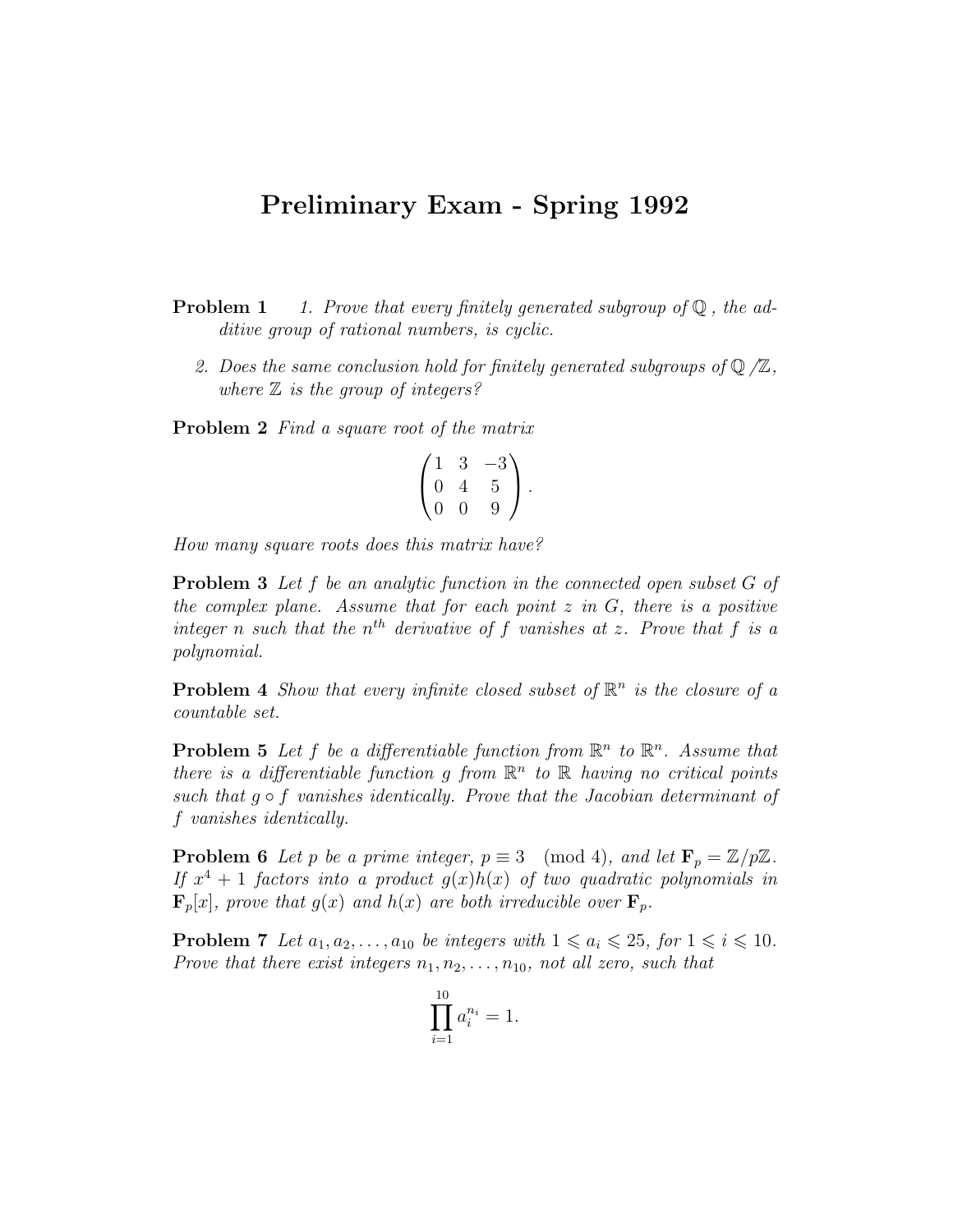Problem 8 Evaluate the integral

$$
I = \int_{-\infty}^{\infty} \frac{\sin^3 x}{x^3} dx.
$$

**Problem 9** Let p be a nonconstant polynomial with real coefficients and only real roots. Prove that for each real number r, the polynomial  $p - rp'$  has only real roots.

Problem 10 Let A denote the matrix

$$
\begin{pmatrix} 0 & 0 & 0 & 1 \\ 0 & 0 & 0 & 0 \\ 0 & 0 & 0 & 0 \\ 0 & 0 & 0 & 0 \end{pmatrix}.
$$

For which positive integers n is there a complex  $4\times4$  matrix X such that  $X^n = A$ ?

**Problem 11** Find a Laurent series that converges in the annulus $1 < |z| < 2$ to a branch of the function  $\log \left( \frac{z(2-z)}{1} \right)$  $1-z$  $\setminus$ .

**Problem 12** Let A be a real symmetric  $n \times n$  matrix with nonnegative entries. Prove that A has an eigenvector with nonnegative entries.

**Problem 13** Let f be a one-to-one  $C^1$  map of  $\mathbb{R}^3$  into  $\mathbb{R}^3$ , and let J denote its Jacobian determinant. Prove that if  $x_0$  is any point of  $\mathbb{R}^3$  and  $Q_r(x_0)$ denotes the cube with center  $x_0$ , side length r, and edges parallel to the coordinate axes, then

$$
|J(x_0)| = \lim_{r \to 0} r^{-3} \text{vol}(f(Q_r(x_0))) \leq \limsup_{x \to x_0} \frac{\|f(x) - f(x_0)\|^3}{\|x - x_0\|^3}.
$$

Here,  $\|\cdot\|$  is the Euclidean norm in  $\mathbb{R}^3$ .

- **Problem 14** 1. Prove that  $\alpha =$  $\sqrt{5}+\sqrt{7}$  is algebraic over Q, by explicitly finding a polynomial  $f(x)$  in  $\mathbb{Q}[x]$  of degree 4 having  $\alpha$  as a root.
	- 2. Prove that  $f(x)$  is irreducible over  $\mathbb Q$ .